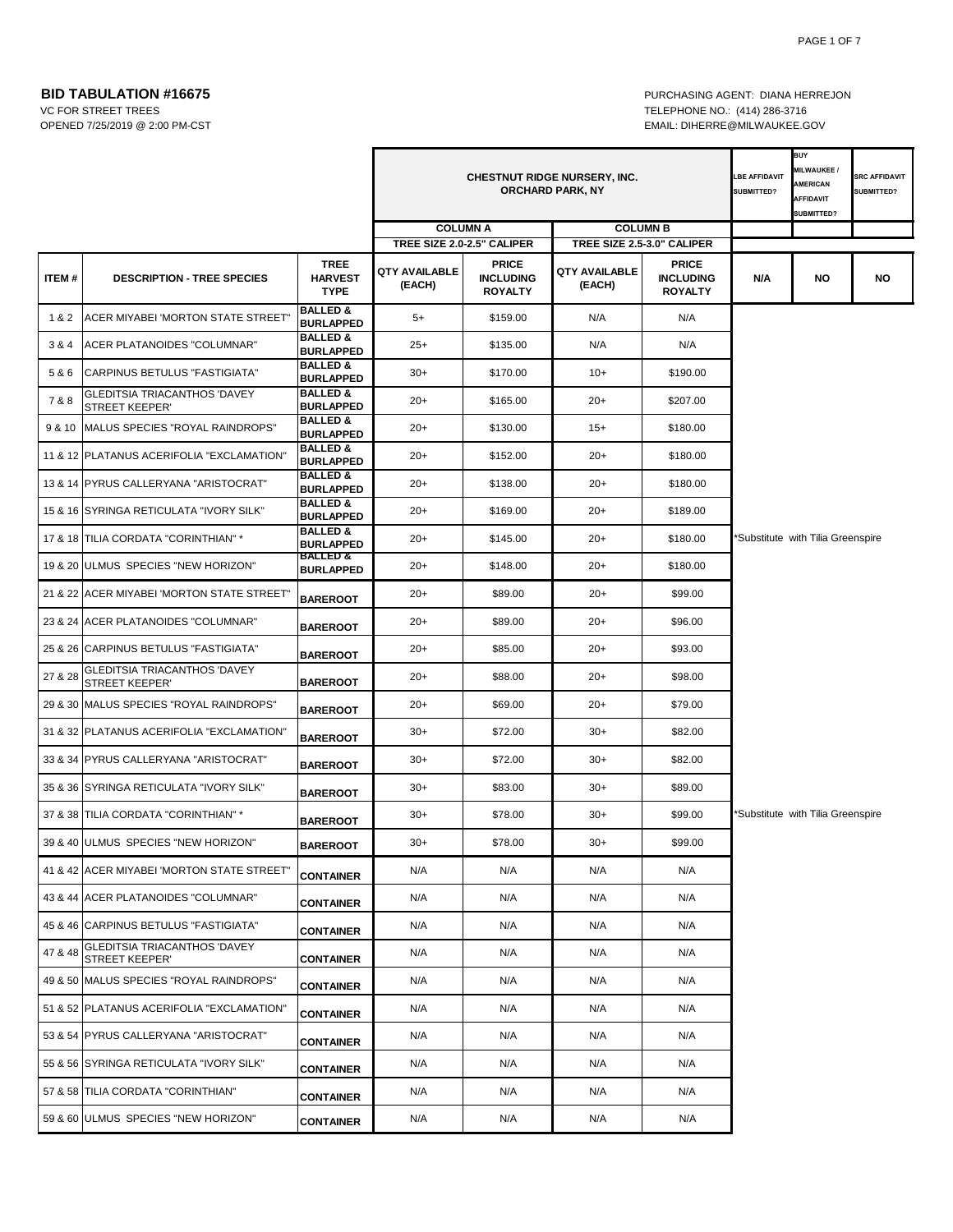**BID TABULATION #16675 PURCHASING AGENT: DIANA HERREJON** VC FOR STREET TREES TELEPHONE NO.: (414) 286-3716 OPENED 7/25/2019 @ 2:00 PM-CST EMAIL: DIHERRE@MILWAUKEE.GOV

|         |                                                                              |                                                                | <b>GOODMARK NURSERIES</b><br><b>LBE AFFIDAVIT</b><br><b>WONDER LAKE, IL</b><br><b>SUBMITTED?</b> |                                                    |                            |                                                    |     | <b>BUY</b><br>MILWAUKEE/<br><b>AMERICAN</b><br><b>AFFIDAVIT</b><br>SUBMITTED? | <b>SRC AFFIDAVIT</b><br>SUBMITTED? |
|---------|------------------------------------------------------------------------------|----------------------------------------------------------------|--------------------------------------------------------------------------------------------------|----------------------------------------------------|----------------------------|----------------------------------------------------|-----|-------------------------------------------------------------------------------|------------------------------------|
|         |                                                                              |                                                                |                                                                                                  | <b>COLUMN A</b>                                    | <b>COLUMN B</b>            |                                                    |     |                                                                               |                                    |
|         |                                                                              |                                                                | TREE SIZE 2.0-2.5" CALIPER                                                                       |                                                    | TREE SIZE 2.5-3.0" CALIPER |                                                    |     |                                                                               |                                    |
| ITEM#   | <b>DESCRIPTION - TREE SPECIES</b>                                            | <b>TREE</b><br><b>HARVEST</b><br><b>TYPE</b>                   | QTY AVAILABLE<br>(EACH)                                                                          | <b>PRICE</b><br><b>INCLUDING</b><br><b>ROYALTY</b> | QTY AVAILABLE<br>(EACH)    | <b>PRICE</b><br><b>INCLUDING</b><br><b>ROYALTY</b> | N/A | NO                                                                            | NO                                 |
| 1&2     | ACER MIYABEI 'MORTON STATE STREET'                                           | <b>BALLED &amp;</b><br><b>BURLAPPED</b>                        | 75                                                                                               | \$148.00                                           | 30                         | \$169.00                                           |     |                                                                               |                                    |
| 3&4     | ACER PLATANOIDES "COLUMNAR"                                                  | <b>BALLED &amp;</b><br><b>BURLAPPED</b>                        | N/A                                                                                              | N/A                                                | N/A                        | N/A                                                |     |                                                                               |                                    |
| 5&6     | CARPINUS BETULUS "FASTIGIATA"                                                | <b>BALLED &amp;</b><br><b>BURLAPPED</b>                        | N/A                                                                                              | N/A                                                | N/A                        | N/A                                                |     |                                                                               |                                    |
| 7 & 8   | <b>GLEDITSIA TRIACANTHOS 'DAVEY</b><br><b>STREET KEEPER'</b>                 | <b>BALLED &amp;</b><br><b>BURLAPPED</b>                        | 300                                                                                              | \$128.00                                           | N/A                        | N/A                                                |     |                                                                               |                                    |
| 9 & 10  | MALUS SPECIES "ROYAL RAINDROPS"                                              | <b>BALLED &amp;</b><br><b>BURLAPPED</b>                        | 75                                                                                               | \$125.00                                           | N/A                        | N/A                                                |     |                                                                               |                                    |
|         | 11 & 12 PLATANUS ACERIFOLIA "EXCLAMATION"                                    | <b>BALLED &amp;</b><br><b>BURLAPPED</b>                        | 300                                                                                              | \$128.00                                           | 75                         | \$163.00                                           |     |                                                                               |                                    |
|         | 13 & 14 PYRUS CALLERYANA "ARISTOCRAT"                                        | <b>BALLED &amp;</b><br><b>BURLAPPED</b>                        | 50                                                                                               | \$121.00                                           | N/A                        | N/A                                                |     |                                                                               |                                    |
|         | 15 & 16 SYRINGA RETICULATA "IVORY SILK"                                      | <b>BALLED &amp;</b><br><b>BURLAPPED</b>                        | 200                                                                                              | \$145.00                                           | 75                         | \$163.00                                           |     |                                                                               |                                    |
|         | 17 & 18 TILIA CORDATA "CORINTHIAN"                                           | <b>BALLED &amp;</b><br><b>BURLAPPED</b><br><b>BALLED &amp;</b> | N/A                                                                                              | N/A                                                | N/A                        | N/A                                                |     |                                                                               |                                    |
|         | 19 & 20 ULMUS SPECIES "NEW HORIZON"                                          | <b>BURLAPPED</b>                                               | 200                                                                                              | \$125.00                                           | 200                        | \$163.00                                           |     |                                                                               |                                    |
|         | 21 & 22 ACER MIYABEI 'MORTON STATE STREET'                                   | <b>BAREROOT</b>                                                | N/A                                                                                              | N/A                                                | N/A                        | N/A                                                |     |                                                                               |                                    |
|         | 23 & 24 ACER PLATANOIDES "COLUMNAR"                                          | <b>BAREROOT</b>                                                | N/A                                                                                              | N/A                                                | N/A                        | N/A                                                |     |                                                                               |                                    |
|         | 25 & 26 CARPINUS BETULUS "FASTIGIATA"<br><b>GLEDITSIA TRIACANTHOS 'DAVEY</b> | <b>BAREROOT</b>                                                | N/A                                                                                              | N/A                                                | N/A                        | N/A                                                |     |                                                                               |                                    |
| 27 & 28 | <b>STREET KEEPER'</b>                                                        | <b>BAREROOT</b>                                                | N/A                                                                                              | N/A                                                | N/A                        | N/A                                                |     |                                                                               |                                    |
|         | 29 & 30 MALUS SPECIES "ROYAL RAINDROPS"                                      | <b>BAREROOT</b>                                                | N/A                                                                                              | N/A                                                | N/A                        | N/A                                                |     |                                                                               |                                    |
|         | 31 & 32 PLATANUS ACERIFOLIA "EXCLAMATION"                                    | <b>BAREROOT</b>                                                | N/A                                                                                              | N/A                                                | N/A                        | N/A                                                |     |                                                                               |                                    |
|         | 33 & 34 PYRUS CALLERYANA "ARISTOCRAT"                                        | <b>BAREROOT</b>                                                | N/A                                                                                              | N/A                                                | N/A                        | N/A                                                |     |                                                                               |                                    |
|         | 35 & 36 SYRINGA RETICULATA "IVORY SILK"                                      | <b>BAREROOT</b>                                                | N/A                                                                                              | N/A                                                | N/A                        | N/A                                                |     |                                                                               |                                    |
|         | 37 & 38 TILIA CORDATA "CORINTHIAN"                                           | <b>BAREROOT</b>                                                | N/A                                                                                              | N/A                                                | N/A                        | N/A                                                |     |                                                                               |                                    |
|         | 39 & 40 ULMUS SPECIES "NEW HORIZON"                                          | <b>BAREROOT</b>                                                | N/A                                                                                              | N/A                                                | N/A                        | N/A                                                |     |                                                                               |                                    |
|         | 41 & 42 ACER MIYABEI 'MORTON STATE STREET"                                   | <b>CONTAINER</b>                                               | N/A                                                                                              | N/A                                                | N/A                        | N/A                                                |     |                                                                               |                                    |
|         | 43 & 44 ACER PLATANOIDES "COLUMNAR"                                          | <b>CONTAINER</b>                                               | N/A                                                                                              | N/A                                                | N/A                        | N/A                                                |     |                                                                               |                                    |
|         | 45 & 46 CARPINUS BETULUS "FASTIGIATA"<br><b>GLEDITSIA TRIACANTHOS 'DAVEY</b> | <b>CONTAINER</b>                                               | N/A                                                                                              | N/A                                                | N/A                        | N/A                                                |     |                                                                               |                                    |
| 47 & 48 | <b>STREET KEEPER'</b>                                                        | <b>CONTAINER</b>                                               | N/A                                                                                              | N/A                                                | N/A                        | N/A                                                |     |                                                                               |                                    |
|         | 49 & 50 MALUS SPECIES "ROYAL RAINDROPS"                                      | <b>CONTAINER</b>                                               | N/A                                                                                              | N/A                                                | 70                         | \$121.00                                           |     |                                                                               |                                    |
|         | 51 & 52 PLATANUS ACERIFOLIA "EXCLAMATION"                                    | <b>CONTAINER</b>                                               | N/A                                                                                              | N/A                                                | N/A                        | N/A                                                |     |                                                                               |                                    |
|         | 53 & 54 PYRUS CALLERYANA "ARISTOCRAT"                                        | <b>CONTAINER</b>                                               | N/A                                                                                              | N/A                                                | N/A                        | N/A                                                |     |                                                                               |                                    |
|         | 55 & 56 SYRINGA RETICULATA "IVORY SILK"                                      | <b>CONTAINER</b>                                               | N/A                                                                                              | N/A                                                | N/A                        | N/A                                                |     |                                                                               |                                    |
|         | 57 & 58 TILIA CORDATA "CORINTHIAN"                                           | <b>CONTAINER</b>                                               | N/A                                                                                              | N/A                                                | N/A                        | N/A                                                |     |                                                                               |                                    |
|         | 59 & 60 ULMUS SPECIES "NEW HORIZON"                                          | <b>CONTAINER</b>                                               | N/A                                                                                              | N/A                                                | N/A                        | N/A                                                |     |                                                                               |                                    |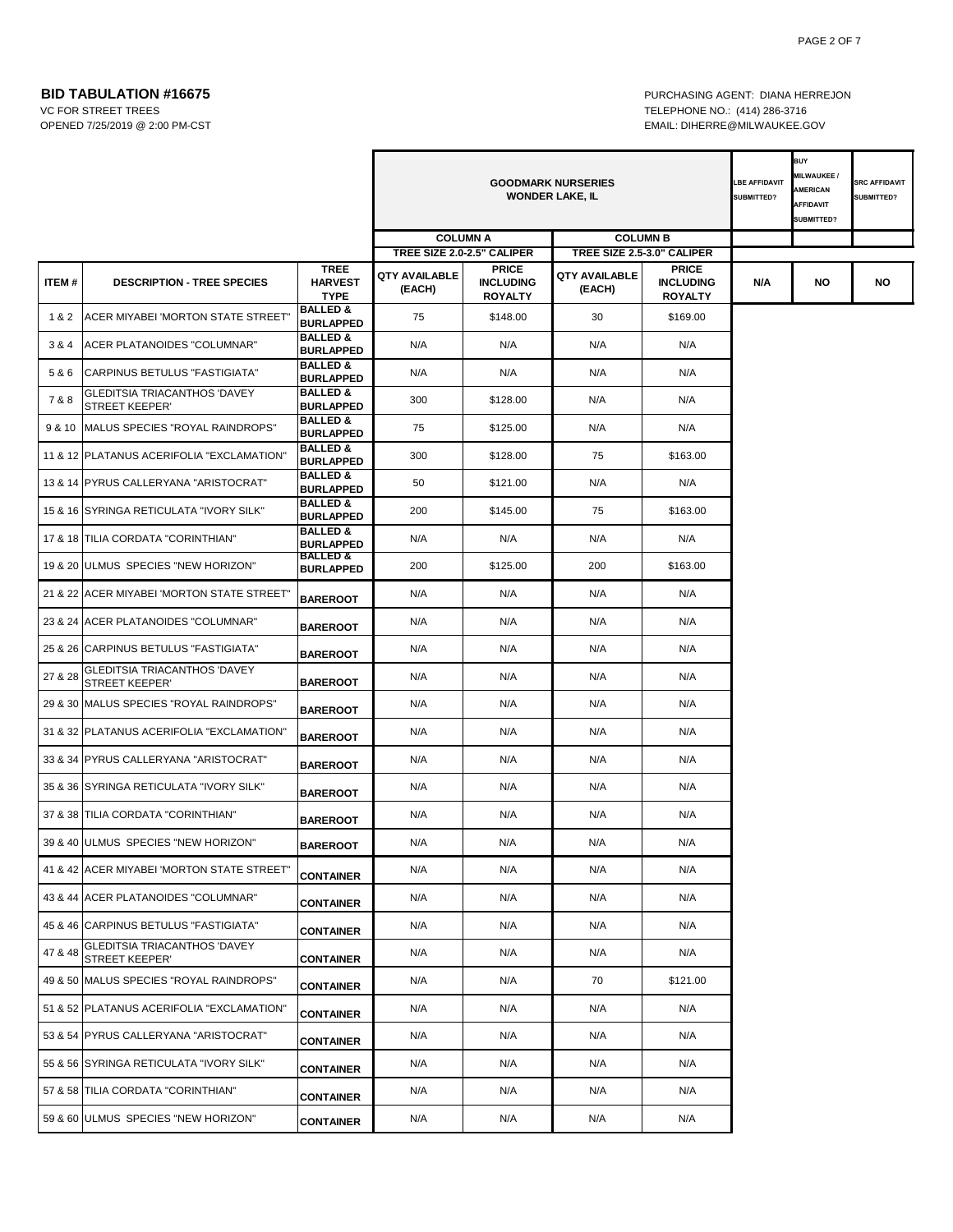**BID TABULATION #16675 PURCHASING AGENT: DIANA HERREJON** 

OPENED 7/25/2019 @ 2:00 PM-CST EMAIL: DIHERRE@MILWAUKEE.GOV

VC FOR STREET TREES TELEPHONE NO.: (414) 286-3716

|         |                                                              |                                              | <b>MCKAY NURSERY COMPANY</b><br><b>WATERLOO, WI</b><br><b>COLUMN A</b><br><b>COLUMN B</b> |                                                    |                                |                                                    | <b>LBE AFFIDAVIT</b><br>SUBMITTED? | <b>BUY</b><br><b>MILWAUKEE/</b><br><b>AMERICAN</b><br><b>AFFIDAVIT</b><br><b>SUBMITTED?</b> | <b>SRC AFFIDAVIT</b><br>SUBMITTED? |
|---------|--------------------------------------------------------------|----------------------------------------------|-------------------------------------------------------------------------------------------|----------------------------------------------------|--------------------------------|----------------------------------------------------|------------------------------------|---------------------------------------------------------------------------------------------|------------------------------------|
|         |                                                              |                                              |                                                                                           | TREE SIZE 2.0-2.5" CALIPER                         | TREE SIZE 2.5-3.0" CALIPER     |                                                    |                                    |                                                                                             |                                    |
| ITEM#   | <b>DESCRIPTION - TREE SPECIES</b>                            | <b>TREE</b><br><b>HARVEST</b><br><b>TYPE</b> | <b>QTY AVAILABLE</b><br>(EACH)                                                            | <b>PRICE</b><br><b>INCLUDING</b><br><b>ROYALTY</b> | <b>QTY AVAILABLE</b><br>(EACH) | <b>PRICE</b><br><b>INCLUDING</b><br><b>ROYALTY</b> | N/A                                | <b>NO</b>                                                                                   | <b>NO</b>                          |
| 1&2     | ACER MIYABEI 'MORTON STATE STREET'                           | <b>BALLED &amp;</b><br><b>BURLAPPED</b>      | N/A                                                                                       | N/A                                                | N/A                            | N/A                                                |                                    |                                                                                             |                                    |
| 3&4     | ACER PLATANOIDES "COLUMNAR"                                  | <b>BALLED &amp;</b><br><b>BURLAPPED</b>      | 40                                                                                        | \$165.00                                           | 30                             | \$185.00                                           |                                    |                                                                                             |                                    |
| 5&6     | CARPINUS BETULUS "FASTIGIATA"                                | <b>BALLED &amp;</b><br><b>BURLAPPED</b>      | N/A                                                                                       | N/A                                                | N/A                            | N/A                                                |                                    |                                                                                             |                                    |
| 7&8     | <b>GLEDITSIA TRIACANTHOS 'DAVEY</b><br><b>STREET KEEPER'</b> | <b>BALLED &amp;</b><br><b>BURLAPPED</b>      | 125                                                                                       | \$194.00                                           | 100                            | \$205.00                                           |                                    |                                                                                             |                                    |
| 9 & 10  | MALUS SPECIES "ROYAL RAINDROPS"                              | <b>BALLED &amp;</b><br><b>BURLAPPED</b>      | 150                                                                                       | \$140.00                                           | 100                            | \$174.00                                           |                                    |                                                                                             |                                    |
|         | 11 & 12 PLATANUS ACERIFOLIA "EXCLAMATION"                    | <b>BALLED &amp;</b><br><b>BURLAPPED</b>      | N/A                                                                                       | N/A                                                | N/A                            | N                                                  |                                    |                                                                                             |                                    |
|         | 13 & 14 PYRUS CALLERYANA "ARISTOCRAT" *                      | <b>BALLED &amp;</b><br><b>BURLAPPED</b>      | 100                                                                                       | \$130.00                                           | 25                             | \$145.00                                           | Atumn Blaze                        | Substitute with Cleaveland Select or                                                        |                                    |
|         | 15 & 16 SYRINGA RETICULATA "IVORY SILK"                      | <b>BALLED &amp;</b><br><b>BURLAPPED</b>      | 300                                                                                       | \$180.00                                           | 75                             | \$219.00                                           |                                    |                                                                                             |                                    |
|         | 17 & 18 TILIA CORDATA "CORINTHIAN" *                         | <b>BALLED &amp;</b><br><b>BURLAPPED</b>      | 100                                                                                       | \$170.00                                           | 25                             | \$210.00                                           |                                    | Substitute with American Sentry                                                             |                                    |
|         | 19 & 20 ULMUS SPECIES "NEW HORIZON"                          | <b>BALLED &amp;</b><br><b>BURLAPPED</b>      | 200                                                                                       | \$170.00                                           | 250                            | \$201.00                                           |                                    |                                                                                             |                                    |
|         | 21 & 22 ACER MIYABEI 'MORTON STATE STREET'                   | <b>BAREROOT</b>                              | N/A                                                                                       | N/A                                                | N/A                            | N/A                                                |                                    |                                                                                             |                                    |
|         | 23 & 24 ACER PLATANOIDES "COLUMNAR"                          | <b>BAREROOT</b>                              | N/A                                                                                       | N/A                                                | N/A                            | N/A                                                |                                    |                                                                                             |                                    |
|         | 25 & 26 CARPINUS BETULUS "FASTIGIATA"                        | <b>BAREROOT</b>                              | N/A                                                                                       | N/A                                                | N/A                            | N/A                                                |                                    |                                                                                             |                                    |
| 27 & 28 | <b>GLEDITSIA TRIACANTHOS 'DAVEY</b><br><b>STREET KEEPER'</b> | <b>BAREROOT</b>                              | N/A                                                                                       | N/A                                                | N/A                            | N/A                                                |                                    |                                                                                             |                                    |
|         | 29 & 30 MALUS SPECIES "ROYAL RAINDROPS"                      | <b>BAREROOT</b>                              | N/A                                                                                       | N/A                                                | N/A                            | N/A                                                |                                    |                                                                                             |                                    |
|         | 31 & 32 PLATANUS ACERIFOLIA "EXCLAMATION"                    | <b>BAREROOT</b>                              | N/A                                                                                       | N/A                                                | N/A                            | N/A                                                |                                    |                                                                                             |                                    |
|         | 33 & 34 PYRUS CALLERYANA "ARISTOCRAT"                        | <b>BAREROOT</b>                              | N/A                                                                                       | N/A                                                | N/A                            | N/A                                                |                                    |                                                                                             |                                    |
|         | 35 & 36 SYRINGA RETICULATA "IVORY SILK"                      | <b>BAREROOT</b>                              | 300                                                                                       | \$79.75                                            | 200                            | \$99.75                                            |                                    |                                                                                             |                                    |
|         | 37 & 38 TILIA CORDATA "CORINTHIAN"                           | <b>BAREROOT</b>                              | N/A                                                                                       | N/A                                                | N/A                            | N/A                                                |                                    |                                                                                             |                                    |
|         | 39 & 40 ULMUS SPECIES "NEW HORIZON"                          | <b>BAREROOT</b>                              | 50                                                                                        | \$79.75                                            | 100                            | \$110.50                                           |                                    |                                                                                             |                                    |
|         | 41 & 42 ACER MIYABEI 'MORTON STATE STREET'                   | <b>CONTAINER</b>                             | N/A                                                                                       | N/A                                                | N/A                            | N/A                                                |                                    |                                                                                             |                                    |
|         | 43 & 44 ACER PLATANOIDES "COLUMNAR"                          | <b>CONTAINER</b>                             | N/A                                                                                       | N/A                                                | N/A                            | N/A                                                |                                    |                                                                                             |                                    |
|         | 45 & 46 CARPINUS BETULUS "FASTIGIATA"                        | <b>CONTAINER</b>                             | N/A                                                                                       | N/A                                                | N/A                            | N/A                                                |                                    |                                                                                             |                                    |
| 47 & 48 | GLEDITSIA TRIACANTHOS 'DAVEY<br><b>STREET KEEPER'</b>        | <b>CONTAINER</b>                             | N/A                                                                                       | N/A                                                | N/A                            | N/A                                                |                                    |                                                                                             |                                    |
|         | 49 & 50 MALUS SPECIES "ROYAL RAINDROPS"                      | <b>CONTAINER</b>                             | 60                                                                                        | \$105.00                                           | N/A                            | N/A                                                |                                    |                                                                                             |                                    |
|         | 51 & 52 PLATANUS ACERIFOLIA "EXCLAMATION"                    | <b>CONTAINER</b>                             | N/A                                                                                       | N/A                                                | 25                             | \$155.00                                           |                                    |                                                                                             |                                    |
|         | 53 & 54 PYRUS CALLERYANA "ARISTOCRAT" *                      | <b>CONTAINER</b>                             | 50                                                                                        | \$120.00                                           | N/A                            | N/A                                                |                                    | Substitute with Cleaveland Select                                                           |                                    |
|         | 55 & 56 SYRINGA RETICULATA "IVORY SILK"                      | <b>CONTAINER</b>                             | N/A                                                                                       | N/A                                                | N/A                            | N/A                                                |                                    |                                                                                             |                                    |
|         | 57 & 58 TILIA CORDATA "CORINTHIAN"                           | <b>CONTAINER</b>                             | N/A                                                                                       | N/A                                                | N/A                            | N/A                                                |                                    |                                                                                             |                                    |
|         | 59 & 60 ULMUS SPECIES "NEW HORIZON"                          | <b>CONTAINER</b>                             | N/A                                                                                       | N/A                                                | 25                             | N/A                                                |                                    |                                                                                             |                                    |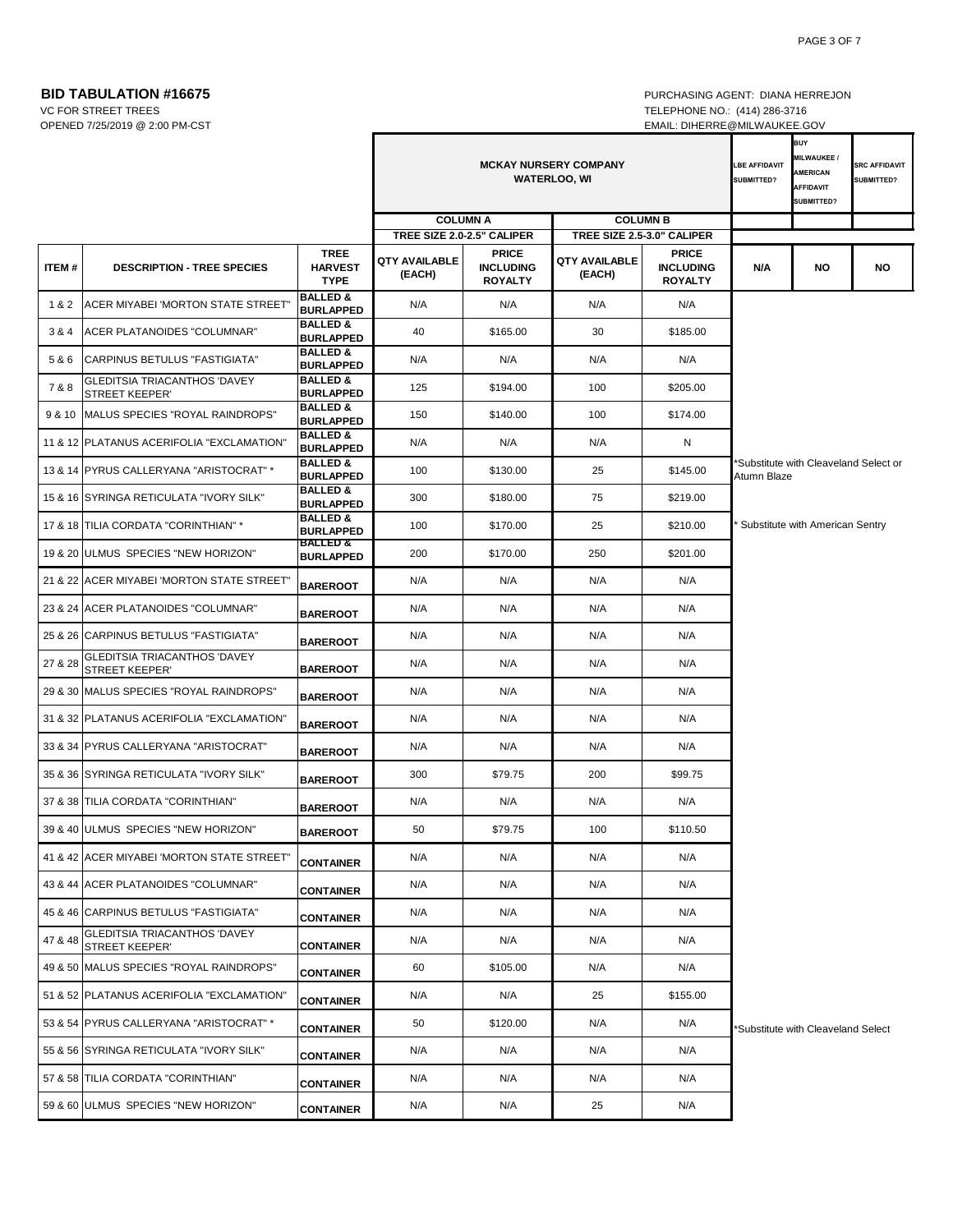OPENED 7/25/2019 @ 2:00 PM-CST EMAIL: DIHERRE@MILWAUKEE.GOV

Ŧ

**BID TABULATION #16675 PURCHASING AGENT: DIANA HERREJON** VC FOR STREET TREES TELEPHONE NO.: (414) 286-3716

|         |                                                              |                                              | <b>SCHICHTEL'S NURSERY, INC.</b><br><b>SPRINGVILLE, NY</b> |                                                    |                         |                                                    | <b>BUY</b><br>MILWAUKEE /<br>LBE AFFIDAVIT<br><b>AMERICAN</b><br>SUBMITTED?<br><b>AFFIDAVIT</b><br>SUBMITTED? |                              | <b>SRC AFFIDAVIT</b><br>SUBMITTED? |
|---------|--------------------------------------------------------------|----------------------------------------------|------------------------------------------------------------|----------------------------------------------------|-------------------------|----------------------------------------------------|---------------------------------------------------------------------------------------------------------------|------------------------------|------------------------------------|
|         |                                                              |                                              |                                                            | <b>COLUMN A</b>                                    |                         | <b>COLUMN B</b>                                    |                                                                                                               |                              |                                    |
|         |                                                              |                                              |                                                            | TREE SIZE 2.0-2.5" CALIPER                         |                         | TREE SIZE 2.5-3.0" CALIPER                         |                                                                                                               |                              |                                    |
| ITEM#   | <b>DESCRIPTION - TREE SPECIES</b>                            | <b>TREE</b><br><b>HARVEST</b><br><b>TYPE</b> | QTY AVAILABLE<br>(EACH)                                    | <b>PRICE</b><br><b>INCLUDING</b><br><b>ROYALTY</b> | QTY AVAILABLE<br>(EACH) | <b>PRICE</b><br><b>INCLUDING</b><br><b>ROYALTY</b> | N/A                                                                                                           | YES/ MADE<br><b>AMERICAN</b> | NO                                 |
| 1&2     | ACER MIYABEI 'MORTON STATE STREET'                           | <b>BALLED &amp;</b><br><b>BURLAPPED</b>      | 25                                                         | \$156.00                                           | N/A                     | N/A                                                |                                                                                                               |                              |                                    |
| 3 & 4   | ACER PLATANOIDES "COLUMNAR"                                  | <b>BALLED &amp;</b><br><b>BURLAPPED</b>      | 25                                                         | \$156.00                                           | N/A                     | N/A                                                |                                                                                                               |                              |                                    |
| 5&6     | CARPINUS BETULUS "FASTIGIATA"                                | <b>BALLED &amp;</b><br><b>BURLAPPED</b>      | N/A                                                        | N/A                                                | N/A                     | N/A                                                |                                                                                                               |                              |                                    |
| 7&8     | <b>GLEDITSIA TRIACANTHOS 'DAVEY</b><br><b>STREET KEEPER'</b> | <b>BALLED &amp;</b><br><b>BURLAPPED</b>      | 100                                                        | \$156.00                                           | 50                      | \$190.00                                           |                                                                                                               |                              |                                    |
|         | 9 & 10 MALUS SPECIES "ROYAL RAINDROPS"                       | <b>BALLED &amp;</b><br><b>BURLAPPED</b>      | 100                                                        | \$126.00                                           | N/A                     | N/A                                                |                                                                                                               |                              |                                    |
|         | 11 & 12 PLATANUS ACERIFOLIA "EXCLAMATION"                    | <b>BALLED &amp;</b><br><b>BURLAPPED</b>      | 100                                                        | \$157.00                                           | 50                      | \$215.00                                           |                                                                                                               |                              |                                    |
|         | 13 & 14 PYRUS CALLERYANA "ARISTOCRAT"                        | <b>BALLED &amp;</b><br><b>BURLAPPED</b>      | 30                                                         | \$147.00                                           | 20                      | \$200.00                                           |                                                                                                               |                              |                                    |
|         | 15 & 16 SYRINGA RETICULATA "IVORY SILK"                      | <b>BALLED &amp;</b><br><b>BURLAPPED</b>      | 200                                                        | \$156.00                                           | 150                     | \$238.00                                           |                                                                                                               |                              |                                    |
|         | 17 & 18 TILIA CORDATA "CORINTHIAN"                           | <b>BALLED &amp;</b><br><b>BURLAPPED</b>      | 30                                                         | \$147.00                                           | N/A                     | N/A                                                |                                                                                                               |                              |                                    |
|         | 19 & 20 ULMUS SPECIES "NEW HORIZON"                          | <b>BALLED &amp;</b><br><b>BURLAPPED</b>      | 20                                                         | \$164.00                                           | N/A                     | N/A                                                |                                                                                                               |                              |                                    |
|         | 21 & 22 ACER MIYABEI 'MORTON STATE STREET'                   | <b>BAREROOT</b>                              | 50                                                         | \$91.00                                            | 50                      | \$107.00                                           |                                                                                                               |                              |                                    |
|         | 23 & 24 ACER PLATANOIDES "COLUMNAR"                          | <b>BAREROOT</b>                              | 100                                                        | \$87.00                                            | 100                     | \$98.00                                            |                                                                                                               |                              |                                    |
|         | 25 & 26 CARPINUS BETULUS "FASTIGIATA"                        | <b>BAREROOT</b>                              | 50                                                         | \$96.00                                            | 50                      | \$121.00                                           |                                                                                                               |                              |                                    |
| 27 & 28 | GLEDITSIA TRIACANTHOS 'DAVEY<br>STREET KEEPER'               | <b>BAREROOT</b>                              | 50                                                         | \$91.00                                            | 50                      | \$110.00                                           |                                                                                                               |                              |                                    |
|         | 29 & 30 MALUS SPECIES "ROYAL RAINDROPS"                      | <b>BAREROOT</b>                              | 100                                                        | \$80.00                                            | 100                     | \$98.00                                            |                                                                                                               |                              |                                    |
|         | 31 & 32 PLATANUS ACERIFOLIA "EXCLAMATION"                    | <b>BAREROOT</b>                              | 200                                                        | \$86.00                                            | 200                     | \$110.00                                           |                                                                                                               |                              |                                    |
|         | 33 & 34 PYRUS CALLERYANA "ARISTOCRAT"                        | <b>BAREROOT</b>                              | 100                                                        | \$81.00                                            | 50                      | \$98.00                                            |                                                                                                               |                              |                                    |
|         | 35 & 36 SYRINGA RETICULATA "IVORY SILK"                      | <b>BAREROOT</b>                              | 200                                                        | \$81.00                                            | 200                     | \$94.00                                            |                                                                                                               |                              |                                    |
|         | 37 & 38 TILIA CORDATA "CORINTHIAN"                           | <b>BAREROOT</b>                              | 50                                                         | \$86.00                                            | 50                      | \$98.00                                            |                                                                                                               |                              |                                    |
|         | 39 & 40 ULMUS SPECIES "NEW HORIZON"                          | <b>BAREROOT</b>                              | 20                                                         | \$91.00                                            | 20                      | \$98.00                                            |                                                                                                               |                              |                                    |
|         | 41 & 42 ACER MIYABEI 'MORTON STATE STREET"                   | <b>CONTAINER</b>                             | N/A                                                        | N/A                                                | N/A                     | N/A                                                |                                                                                                               |                              |                                    |
|         | 43 & 44 ACER PLATANOIDES "COLUMNAR"                          | <b>CONTAINER</b>                             | N/A                                                        | N/A                                                | N/A                     | N/A                                                |                                                                                                               |                              |                                    |
|         | 45 & 46 CARPINUS BETULUS "FASTIGIATA"                        | <b>CONTAINER</b>                             | N/A                                                        | N/A                                                | N/A                     | N/A                                                |                                                                                                               |                              |                                    |
| 47 & 48 | GLEDITSIA TRIACANTHOS 'DAVEY<br><b>STREET KEEPER'</b>        | <b>CONTAINER</b>                             | N/A                                                        | N/A                                                | N/A                     | N/A                                                |                                                                                                               |                              |                                    |
|         | 49 & 50 MALUS SPECIES "ROYAL RAINDROPS"                      | <b>CONTAINER</b>                             | N/A                                                        | N/A                                                | N/A                     | N/A                                                |                                                                                                               |                              |                                    |
|         | 51 & 52 PLATANUS ACERIFOLIA "EXCLAMATION"                    | <b>CONTAINER</b>                             | N/A                                                        | N/A                                                | N/A                     | N/A                                                |                                                                                                               |                              |                                    |
|         | 53 & 54 PYRUS CALLERYANA "ARISTOCRAT"                        | <b>CONTAINER</b>                             | N/A                                                        | N/A                                                | N/A                     | N/A                                                |                                                                                                               |                              |                                    |
|         | 55 & 56 SYRINGA RETICULATA "IVORY SILK"                      | <b>CONTAINER</b>                             | N/A                                                        | N/A                                                | N/A                     | N/A                                                |                                                                                                               |                              |                                    |
|         | 57 & 58 TILIA CORDATA "CORINTHIAN"                           | <b>CONTAINER</b>                             | N/A                                                        | N/A                                                | N/A                     | N/A                                                |                                                                                                               |                              |                                    |
|         | 59 & 60 ULMUS SPECIES "NEW HORIZON"                          | <b>CONTAINER</b>                             | N/A                                                        | N/A                                                | N/A                     | N/A                                                |                                                                                                               |                              |                                    |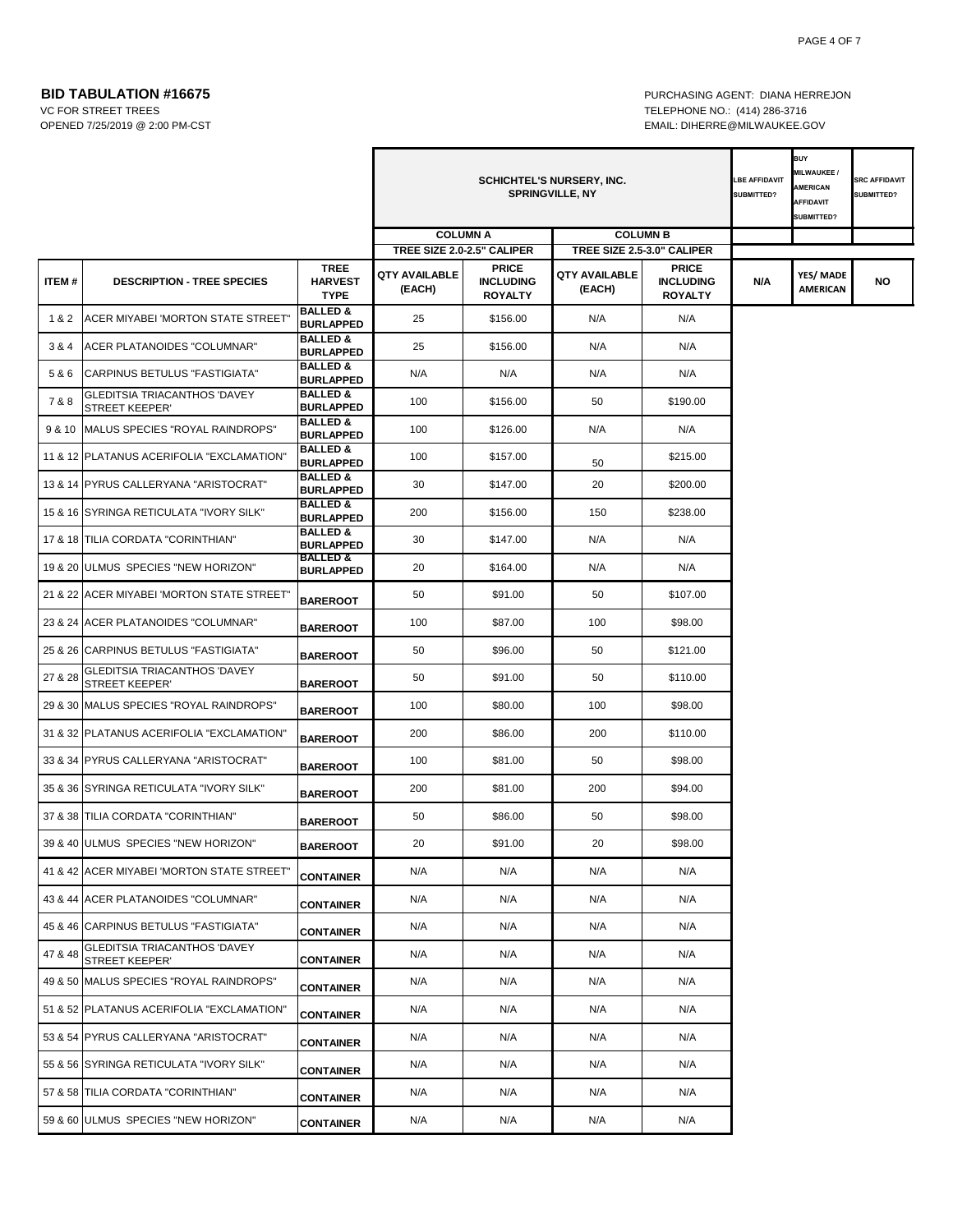OPENED 7/25/2019 @ 2:00 PM-CST EMAIL: DIHERRE@MILWAUKEE.GOV

**BID TABULATION #16675 PURCHASING AGENT: DIANA HERREJON** VC FOR STREET TREES TELEPHONE NO.: (414) 286-3716

|         |                                                              |                                              | <b>SCHWOPE BROTHERS TREE FARMS</b><br><b>INDEPENDENCE, MO</b> |                                                    |                                |                                                    | <b>LBE AFFIDAVIT</b><br><b>SUBMITTED?</b> | <b>BUY</b><br><b>MILWAUKEE/</b><br><b>AMERICAN</b><br><b>AFFIDAVIT</b><br>SUBMITTED? | <b>SRC AFFIDAVIT</b><br>SUBMITTED? |
|---------|--------------------------------------------------------------|----------------------------------------------|---------------------------------------------------------------|----------------------------------------------------|--------------------------------|----------------------------------------------------|-------------------------------------------|--------------------------------------------------------------------------------------|------------------------------------|
|         |                                                              |                                              | <b>COLUMN A</b>                                               |                                                    | <b>COLUMN B</b>                |                                                    |                                           |                                                                                      |                                    |
|         |                                                              |                                              | TREE SIZE 2.0-2.5" CALIPER                                    |                                                    | TREE SIZE 2.5-3.0" CALIPER     |                                                    |                                           |                                                                                      |                                    |
| ITEM#   | <b>DESCRIPTION - TREE SPECIES</b>                            | <b>TREE</b><br><b>HARVEST</b><br><b>TYPE</b> | <b>QTY AVAILABLE</b><br>(EACH)                                | <b>PRICE</b><br><b>INCLUDING</b><br><b>ROYALTY</b> | <b>QTY AVAILABLE</b><br>(EACH) | <b>PRICE</b><br><b>INCLUDING</b><br><b>ROYALTY</b> | N/A                                       | YES/ MADE<br><b>AMERICAN</b>                                                         | <b>NO</b>                          |
| 1&2     | ACER MIYABEI 'MORTON STATE STREET"                           | <b>BALLED &amp;</b><br><b>BURLAPPED</b>      | 100                                                           | \$168.00                                           | 75                             | \$204.00                                           |                                           |                                                                                      |                                    |
| 3 & 4   | ACER PLATANOIDES "COLUMNAR"                                  | <b>BALLED &amp;</b><br><b>BURLAPPED</b>      | N/A                                                           | N/A                                                | N/A                            | N/A                                                |                                           |                                                                                      |                                    |
| 5&6     | <b>CARPINUS BETULUS "FASTIGIATA"</b>                         | <b>BALLED &amp;</b><br><b>BURLAPPED</b>      | 75                                                            | \$172.00                                           | 40                             | \$212.00                                           |                                           |                                                                                      |                                    |
| 7 & 8   | <b>GLEDITSIA TRIACANTHOS 'DAVEY</b><br><b>STREET KEEPER'</b> | <b>BALLED &amp;</b><br><b>BURLAPPED</b>      | 250                                                           | \$168.00                                           | 300                            | \$204.00                                           |                                           |                                                                                      |                                    |
| 9 & 10  | MALUS SPECIES "ROYAL RAINDROPS"                              | <b>BALLED &amp;</b><br><b>BURLAPPED</b>      | 250                                                           | \$142.00                                           | 150                            | \$168.00                                           |                                           |                                                                                      |                                    |
|         | 11 & 12 PLATANUS ACERIFOLIA "EXCLAMATION"                    | <b>BALLED &amp;</b><br><b>BURLAPPED</b>      | 1000                                                          | \$150.00                                           | 1000                           | \$176.00                                           |                                           |                                                                                      |                                    |
|         | 13 & 14 PYRUS CALLERYANA "ARISTOCRAT"                        | <b>BALLED &amp;</b><br><b>BURLAPPED</b>      | 75                                                            | \$152.00                                           | 50                             | \$178.00                                           |                                           |                                                                                      |                                    |
|         | 15 & 16 SYRINGA RETICULATA "IVORY SILK"                      | <b>BALLED &amp;</b><br><b>BURLAPPED</b>      | 200                                                           | \$168.00                                           | 50                             | \$196.00                                           |                                           |                                                                                      |                                    |
|         | 17 & 18 TILIA CORDATA "CORINTHIAN"                           | <b>BALLED &amp;</b><br><b>BURLAPPED</b>      | 250                                                           | \$164.00                                           | 150                            | \$198.00                                           |                                           |                                                                                      |                                    |
|         | 19 & 20 ULMUS SPECIES "NEW HORIZON"                          | <b>BALLED &amp;</b><br><b>BURLAPPED</b>      | 150                                                           | \$160.00                                           | 75                             | \$186.00                                           |                                           |                                                                                      |                                    |
|         | 21 & 22 ACER MIYABEI 'MORTON STATE STREET"                   | <b>BAREROOT</b>                              | 250                                                           | \$64.00                                            | 150                            | \$72.00                                            |                                           |                                                                                      |                                    |
|         | 23 & 24 ACER PLATANOIDES "COLUMNAR"                          | <b>BAREROOT</b>                              | N/A                                                           | N/A                                                | N/A                            | N/A                                                |                                           |                                                                                      |                                    |
|         | 25 & 26 CARPINUS BETULUS "FASTIGIATA"                        | <b>BAREROOT</b>                              | N/A                                                           | N/A                                                | N/A                            | N/A                                                |                                           |                                                                                      |                                    |
| 27 & 28 | <b>GLEDITSIA TRIACANTHOS 'DAVEY</b><br><b>STREET KEEPER'</b> | <b>BAREROOT</b>                              | 300                                                           | \$64.00                                            | 300                            | \$72.00                                            |                                           |                                                                                      |                                    |
|         | 29 & 30 MALUS SPECIES "ROYAL RAINDROPS"                      | <b>BAREROOT</b>                              | 200                                                           | \$56.00                                            | 200                            | \$62.00                                            |                                           |                                                                                      |                                    |
|         | 31 & 32 PLATANUS ACERIFOLIA "EXCLAMATION"                    | <b>BAREROOT</b>                              | 300                                                           | \$48.00                                            | 300                            | \$56.00                                            |                                           |                                                                                      |                                    |
|         | 33 & 34 PYRUS CALLERYANA "ARISTOCRAT"                        | <b>BAREROOT</b>                              | 150                                                           | \$48.00                                            | 150                            | \$56.00                                            |                                           |                                                                                      |                                    |
|         | 35 & 36 SYRINGA RETICULATA "IVORY SILK"                      | <b>BAREROOT</b>                              | 300                                                           | \$64.00                                            | N/A                            | N/A                                                |                                           |                                                                                      |                                    |
|         | 37 & 38 TILIA CORDATA "CORINTHIAN"                           | <b>BAREROOT</b>                              | N/A                                                           | N/A                                                | N/A                            | N/A                                                |                                           |                                                                                      |                                    |
|         | 39 & 40 ULMUS SPECIES "NEW HORIZON"                          | <b>BAREROOT</b>                              | 400                                                           | \$58.00                                            | 400                            | \$67.00                                            |                                           |                                                                                      |                                    |
|         | 41 & 42 ACER MIYABEI 'MORTON STATE STREET"                   | <b>CONTAINER</b>                             | 200                                                           | \$105.00                                           | 200                            | \$155.00                                           |                                           |                                                                                      |                                    |
|         | 43 & 44 ACER PLATANOIDES "COLUMNAR"                          | <b>CONTAINER</b>                             | 100                                                           | \$95.00                                            | 100                            | \$135.00                                           |                                           |                                                                                      |                                    |
|         | 45 & 46 CARPINUS BETULUS "FASTIGIATA"                        | <b>CONTAINER</b>                             | 100                                                           | \$102.00                                           | 100                            | \$155.00                                           |                                           |                                                                                      |                                    |
| 47 & 48 | GLEDITSIA TRIACANTHOS 'DAVEY<br>STREET KEEPER'               | <b>CONTAINER</b>                             | 150                                                           | \$115.00                                           | 150                            | \$145.00                                           |                                           |                                                                                      |                                    |
|         | 49 & 50 MALUS SPECIES "ROYAL RAINDROPS"                      | <b>CONTAINER</b>                             | 200                                                           | \$95.00                                            | 200                            | \$135.00                                           |                                           |                                                                                      |                                    |
|         | 51 & 52 PLATANUS ACERIFOLIA "EXCLAMATION"                    | <b>CONTAINER</b>                             | 400                                                           | \$95.00                                            | 400                            | \$135.00                                           |                                           |                                                                                      |                                    |
|         | 53 & 54 PYRUS CALLERYANA "ARISTOCRAT"                        | <b>CONTAINER</b>                             | 200                                                           | \$105.00                                           | 200                            | \$145.00                                           |                                           |                                                                                      |                                    |
|         | 55 & 56 SYRINGA RETICULATA "IVORY SILK"                      | <b>CONTAINER</b>                             | 100                                                           | \$105.00                                           | 100                            | \$155.00                                           |                                           |                                                                                      |                                    |
|         | 57 & 58 TILIA CORDATA "CORINTHIAN"                           | <b>CONTAINER</b>                             | 100                                                           | \$105.00                                           | 100                            | \$155.00                                           |                                           |                                                                                      |                                    |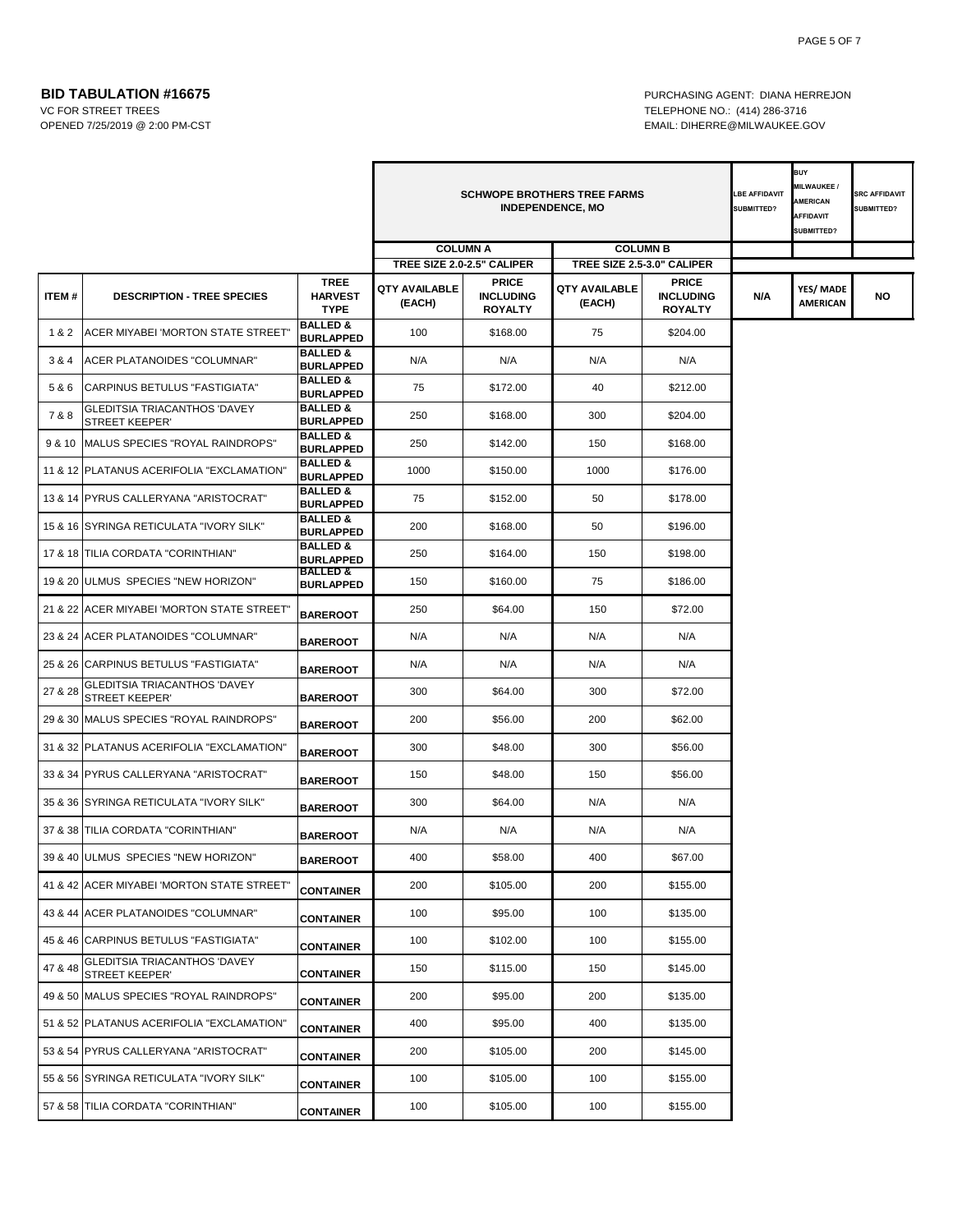## **BID TABULATION #16675 PURCHASING AGENT: DIANA HERREJON**

VC FOR STREET TREES TELEPHONE NO.: (414) 286-3716

|         | OPENED 7/25/2019 @ 2:00 PM-CST              |                  |     |          |     | EMAIL.   | : DIHERRE@MILWAUKEE.GOV |
|---------|---------------------------------------------|------------------|-----|----------|-----|----------|-------------------------|
| 59 & 60 | HORIZON"<br><b>SPECIES "NEW</b><br>) IULMUS | <b>CONTAINER</b> | 150 | \$105.00 | 150 | \$155.00 |                         |
|         |                                             |                  |     |          |     |          |                         |

|         |                                                              |                                              | <b>LBE AFFIDAVIT</b><br>TILLMANN WHOLESALE GROWERS, INC<br><b>NEW FRANKEN, WI</b><br>SUBMITTED? |                                                    |                                |                                                    |     | <b>BUY</b><br><b>MILWAUKEE</b><br><b>AMERICAN</b><br><b>AFFIDAVIT</b><br>SUBMITTED? | <b>SRC AFFIDAVIT</b><br>SUBMITTED? |
|---------|--------------------------------------------------------------|----------------------------------------------|-------------------------------------------------------------------------------------------------|----------------------------------------------------|--------------------------------|----------------------------------------------------|-----|-------------------------------------------------------------------------------------|------------------------------------|
|         |                                                              |                                              | TREE SIZE 2.0-2.5" CALIPER                                                                      | <b>COLUMN A</b>                                    | <b>COLUMN B</b>                | TREE SIZE 2.5-3.0" CALIPER                         |     |                                                                                     |                                    |
| ITEM#   | <b>DESCRIPTION - TREE SPECIES</b>                            | <b>TREE</b><br><b>HARVEST</b><br><b>TYPE</b> | <b>QTY AVAILABLE</b><br>(EACH)                                                                  | <b>PRICE</b><br><b>INCLUDING</b><br><b>ROYALTY</b> | <b>QTY AVAILABLE</b><br>(EACH) | <b>PRICE</b><br><b>INCLUDING</b><br><b>ROYALTY</b> | N/A | <b>NO</b>                                                                           | NO                                 |
| 1&2     | ACER MIYABEI 'MORTON STATE STREET"                           | <b>BALLED &amp;</b><br><b>BURLAPPED</b>      | 80                                                                                              | \$159.00                                           | 20                             | \$189.00                                           |     |                                                                                     |                                    |
| 3&4     | ACER PLATANOIDES "COLUMNAR"                                  | <b>BALLED &amp;</b><br><b>BURLAPPED</b>      | 40                                                                                              | \$159.00                                           | 15                             | \$189.00                                           |     |                                                                                     |                                    |
| 5&6     | CARPINUS BETULUS "FASTIGIATA"                                | <b>BALLED &amp;</b><br><b>BURLAPPED</b>      | N/A                                                                                             | N/A                                                | N/A                            | N/A                                                |     |                                                                                     |                                    |
| 7&8     | <b>GLEDITSIA TRIACANTHOS 'DAVEY</b><br><b>STREET KEEPER'</b> | <b>BALLED &amp;</b><br><b>BURLAPPED</b>      | N/A                                                                                             | N/A                                                | N/A                            | N/A                                                |     |                                                                                     |                                    |
|         | 9 & 10 MALUS SPECIES "ROYAL RAINDROPS"                       | <b>BALLED &amp;</b><br><b>BURLAPPED</b>      | 125                                                                                             | \$134.00                                           | 50                             | \$154.00                                           |     |                                                                                     |                                    |
|         | 11 & 12 PLATANUS ACERIFOLIA "EXCLAMATION"                    | <b>BALLED &amp;</b><br><b>BURLAPPED</b>      | 50                                                                                              | \$159.00                                           | 20                             | \$189.00                                           |     |                                                                                     |                                    |
|         | 13 & 14 PYRUS CALLERYANA "ARISTOCRAT"                        | <b>BALLED &amp;</b><br><b>BURLAPPED</b>      | N/A                                                                                             | N/A                                                | N/A                            | N/A                                                |     |                                                                                     |                                    |
|         | 15 & 16 SYRINGA RETICULATA "IVORY SILK"                      | <b>BALLED &amp;</b><br><b>BURLAPPED</b>      | 200                                                                                             | \$164.00                                           | 100                            | \$184.00                                           |     |                                                                                     |                                    |
|         | 17 & 18 TILIA CORDATA "CORINTHIAN"                           | <b>BALLED &amp;</b><br><b>BURLAPPED</b>      | 35                                                                                              | \$159.00                                           | 20                             | \$189.00                                           |     |                                                                                     |                                    |
|         | 19 & 20 ULMUS SPECIES "NEW HORIZON"                          | <b>BALLED &amp;</b><br><b>BURLAPPED</b>      | 125                                                                                             | \$151.00                                           | 90                             | \$184.00                                           |     |                                                                                     |                                    |
|         | 21 & 22 ACER MIYABEI 'MORTON STATE STREET'                   | <b>BAREROOT</b>                              | N/A                                                                                             | N/A                                                | N/A                            | N/A                                                |     |                                                                                     |                                    |
|         | 23 & 24 ACER PLATANOIDES "COLUMNAR"                          | <b>BAREROOT</b>                              | N/A                                                                                             | N/A                                                | N/A                            | N/A                                                |     |                                                                                     |                                    |
|         | 25 & 26 CARPINUS BETULUS "FASTIGIATA"                        | <b>BAREROOT</b>                              | N/A                                                                                             | N/A                                                | N/A                            | N/A                                                |     |                                                                                     |                                    |
| 27 & 28 | <b>GLEDITSIA TRIACANTHOS 'DAVEY</b><br><b>STREET KEEPER'</b> | <b>BAREROOT</b>                              | N/A                                                                                             | N/A                                                | N/A                            | N/A                                                |     |                                                                                     |                                    |
|         | 29 & 30 MALUS SPECIES "ROYAL RAINDROPS"                      | <b>BAREROOT</b>                              | N/A                                                                                             | N/A                                                | N/A                            | N/A                                                |     |                                                                                     |                                    |
|         | 31 & 32 PLATANUS ACERIFOLIA "EXCLAMATION"                    | <b>BAREROOT</b>                              | N/A                                                                                             | N/A                                                | N/A                            | N/A                                                |     |                                                                                     |                                    |
|         | 33 & 34 PYRUS CALLERYANA "ARISTOCRAT"                        | <b>BAREROOT</b>                              | N/A                                                                                             | N/A                                                | N/A                            | N/A                                                |     |                                                                                     |                                    |
|         | 35 & 36 SYRINGA RETICULATA "IVORY SILK"                      | <b>BAREROOT</b>                              | N/A                                                                                             | N/A                                                | N/A                            | N/A                                                |     |                                                                                     |                                    |
|         | 37 & 38 TILIA CORDATA "CORINTHIAN"                           | <b>BAREROOT</b>                              | N/A                                                                                             | N/A                                                | N/A                            | N/A                                                |     |                                                                                     |                                    |
|         | 39 & 40 ULMUS SPECIES "NEW HORIZON"                          | <b>BAREROOT</b>                              | N/A                                                                                             | N/A                                                | N/A                            | N/A                                                |     |                                                                                     |                                    |
|         | 41 & 42 ACER MIYABEI 'MORTON STATE STREET'                   | <b>CONTAINER</b>                             | N/A                                                                                             | N/A                                                | N/A                            | N/A                                                |     |                                                                                     |                                    |
|         | 43 & 44 ACER PLATANOIDES "COLUMNAR"                          | <b>CONTAINER</b>                             | N/A                                                                                             | N/A                                                | N/A                            | N/A                                                |     |                                                                                     |                                    |
|         | 45 & 46 CARPINUS BETULUS "FASTIGIATA"                        | <b>CONTAINER</b>                             | N/A                                                                                             | N/A                                                | N/A                            | N/A                                                |     |                                                                                     |                                    |
| 47 & 48 | GLEDITSIA TRIACANTHOS 'DAVEY<br><b>STREET KEEPER'</b>        | <b>CONTAINER</b>                             | N/A                                                                                             | N/A                                                | N/A                            | N/A                                                |     |                                                                                     |                                    |
|         | 49 & 50 MALUS SPECIES "ROYAL RAINDROPS"                      | <b>CONTAINER</b>                             | N/A                                                                                             | N/A                                                | N/A                            | N/A                                                |     |                                                                                     |                                    |
|         | 51 & 52 PLATANUS ACERIFOLIA "EXCLAMATION"                    | <b>CONTAINER</b>                             | N/A                                                                                             | N/A                                                | N/A                            | N/A                                                |     |                                                                                     |                                    |
|         | 53 & 54 PYRUS CALLERYANA "ARISTOCRAT"                        | <b>CONTAINER</b>                             | N/A                                                                                             | N/A                                                | N/A                            | N/A                                                |     |                                                                                     |                                    |
|         | 55 & 56 SYRINGA RETICULATA "IVORY SILK"                      | <b>CONTAINER</b>                             | N/A                                                                                             | N/A                                                | N/A                            | N/A                                                |     |                                                                                     |                                    |
|         | 57 & 58 TILIA CORDATA "CORINTHIAN"                           | <b>CONTAINER</b>                             | N/A                                                                                             | N/A                                                | N/A                            | N/A                                                |     |                                                                                     |                                    |